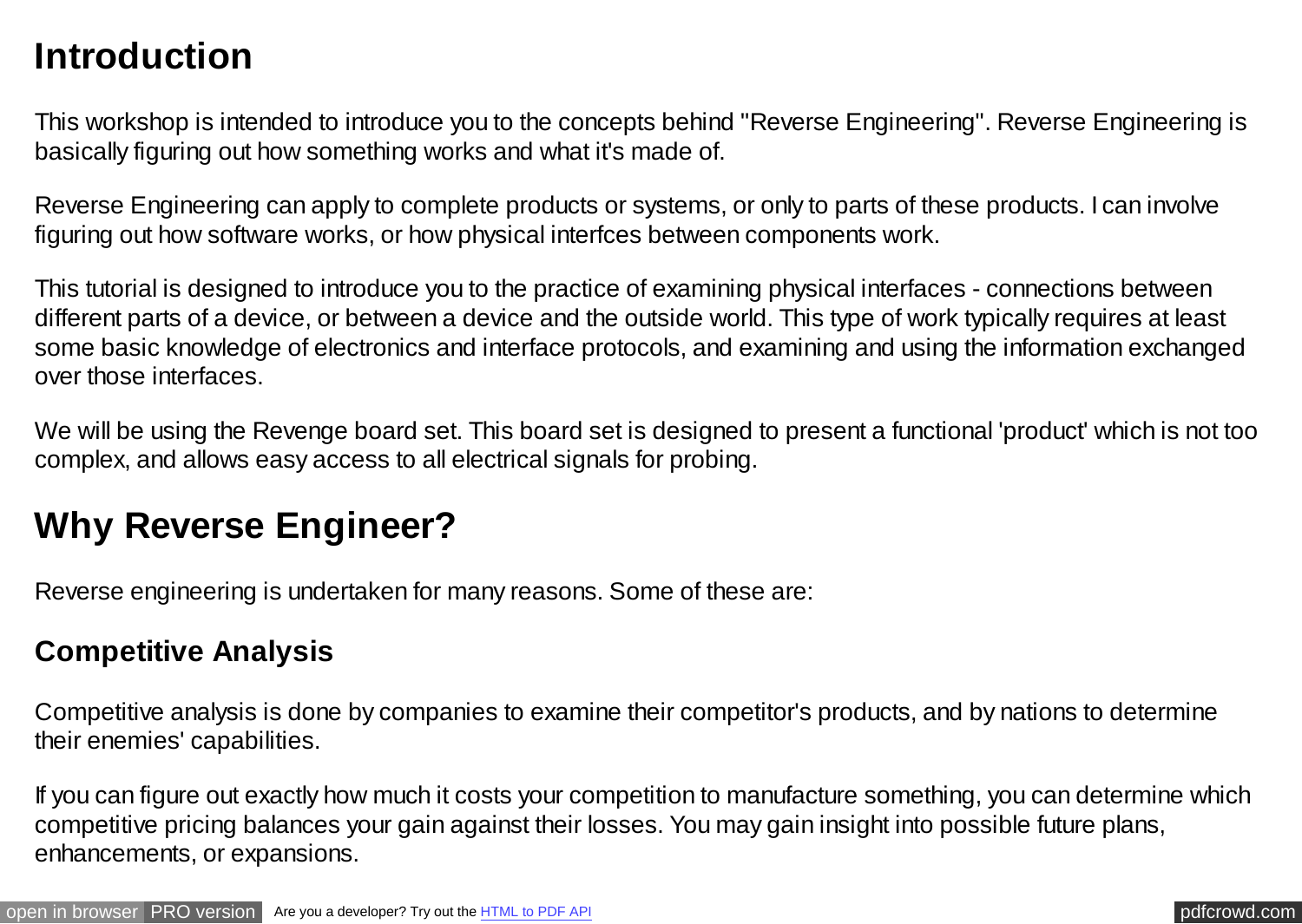You might identify certain operations which are not as efficient as the ones your product performs, and use this to craft benchmarks showing your product to be superior. Or you can provide your sales force with knowledge about the deficiencies of the competition's offerings.

### **Compatible Product Design**

Reverse Engineering is also done in order to be able to market products which operate with or connect to other products.

Say for example you wanted to sell an alarm clock with a docking port for an iPhone or Android device, and you wanted the device alarm to trigger the alarm clock. You'd need to understand which interfaces are available on the device, and how they work.

#### **Product Enhancement**

It's also done to add new functionality to products or extend their usefulness, even when the original product may be long out of production. An example of this is the work that I did figuring out how to connect with Brother knitting machines.

This has enabled many new uses for these machines, connected directly to computers.

#### **More Information About Reverse Engineering**

**[Wikipedia: Reverse Engineering](http://en.wikipedia.org/wiki/Reverse_engineering)**

# **Legality of Reverse Engineering**

There are some very firm boundaries and many very soft ones when it comes to reverse engineering products. The following view is largely U.S.-centric.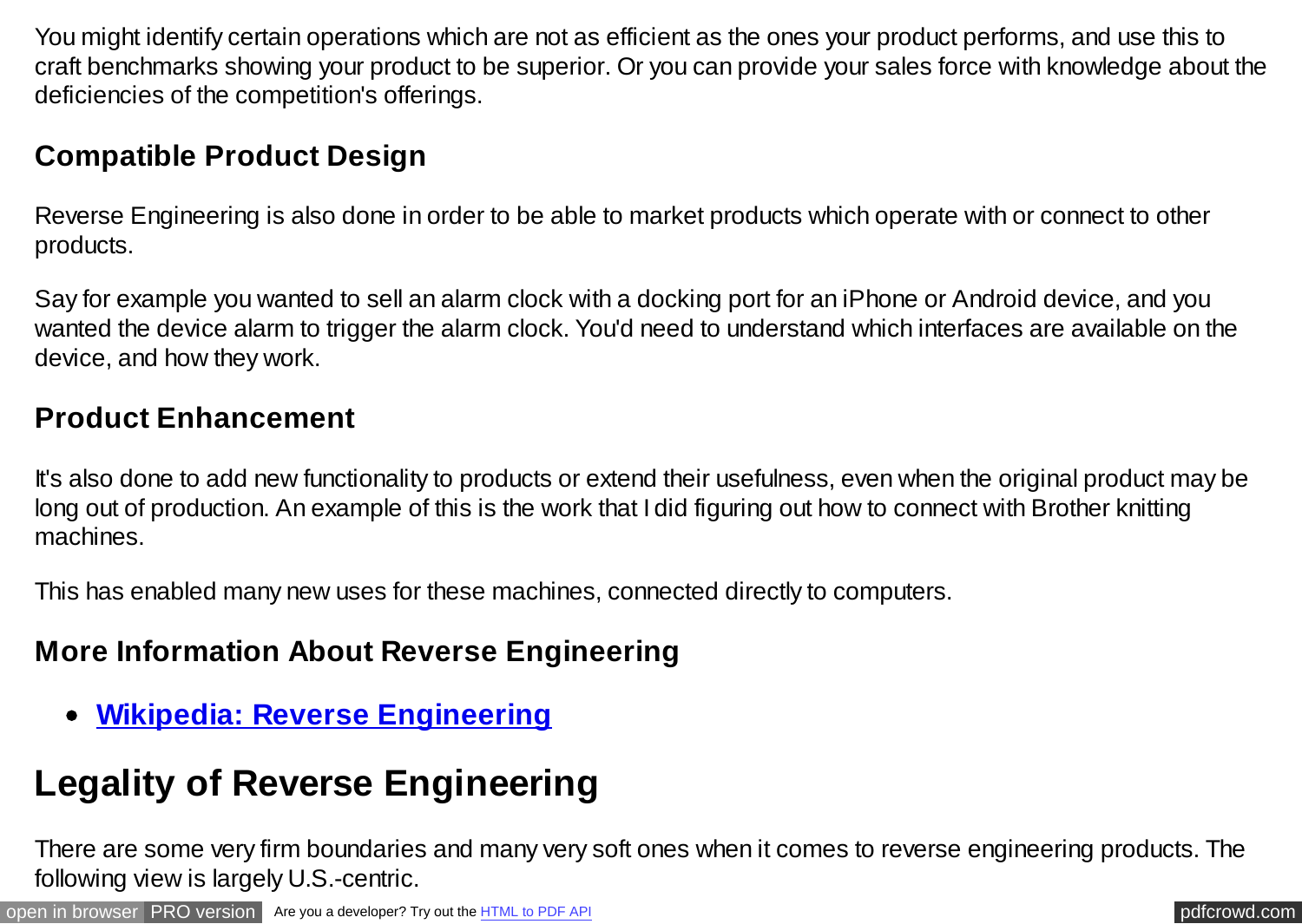I am not a lawyer, and an umfamiliar with most international law. Nothing I say should be taken as legal advice. Laws governing use and reverse enginnering of products have been proliferating in recent years, and it's difficult to keep up.

#### **Resources:**

- [The Electronic Frontier Foundation](https://www.eff.org/issues/coders/reverse-engineering-faq)
- [Chilling Effects FAQ](http://www.chillingeffects.org/reverse/faq.cgi)
- [Yale Law Journal](http://www.yalelawjournal.org/article/the-law-and-economics-of-reverse-engineering)

### **Example: Technically Protected Digital Content**

Provo Craft is the maker of the "Cricut" line of paper and vinyl cutters. They also sell cartridges containing design libraries, software which communicates with their products, and hardware accessories which plug into the cutters.

Cricut is a closed, proprietary system, and Provo Craft has filed lawsuits to force makers of compatible equipment to cease allowing compatibility with their products.

The Cricut cutters are similar in many ways to knitting machines, and could support a large ecosystem of independent developers of applications and patterns, but this is not the model that Provo Craft has chosen to support. Their business model is to own the entire supply chain, including content and tools for editing or creating any user content.

Some people have reverse engineered the interface to Cricut machines, but they are unable to publish software using this interface because the data exchange with the cutter is encrypted. The Digital Millenium Copyright Act (DMCA) makes it illegal to break the encryption on a device (even if you own it and even if the encryption is trivial) in order to gain access to the underlying functionality of that device.

Unfortunately, the DMCA makes it very easy for companies to shut down anyone who they claim infringes on their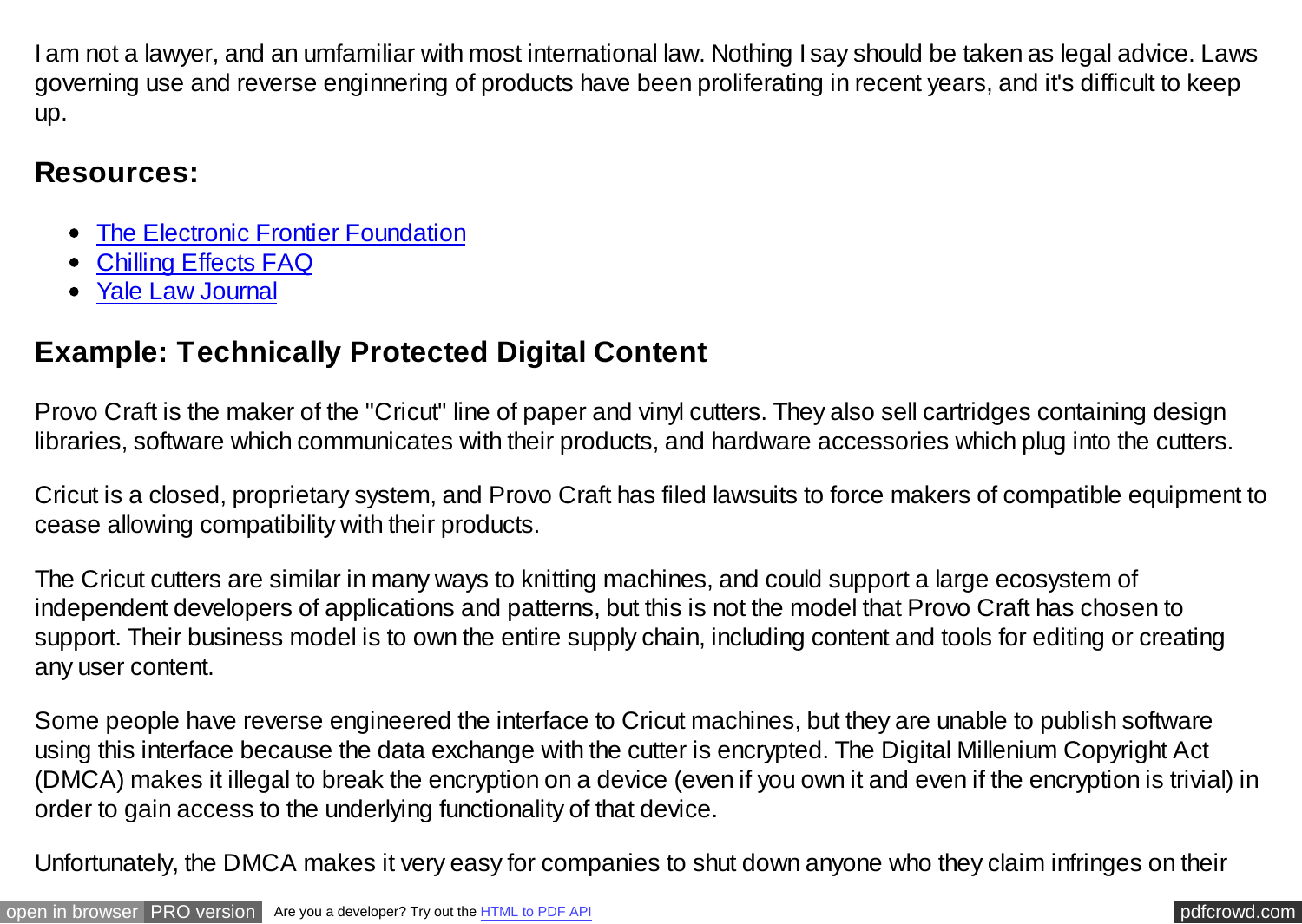products.Courts and juries generally have a poor understanding of the technological issues involved, and the average hobbyist cannot afford a defense against any court action. It's becoming common for companies to make legal threats, whether or not the alleged infringer has actually violated the law. It is so expensive to defend against these threats that most hobbyists and small businesses simply concede.

If you feel that you are being targeted for action even though you are not infringing any laws, there are resources available to help you. However, these organizations generally operate on a shoestring, so don't expect them to be able to fight a team of corporate lawyers on your behalf.

## **About the approach of this book and the target audience**

This material is written to be used with a set of Revenge (reverse engineering, get it?) boards, and takes a hardware oriented approach from the beginning. This is because a lot of the reverse engineering that people find useful is done to allow consumer devices to be used for extended purposes not supported by the original producers of that equipment, and generally this requires an approach of focusing on the interfaces (more on this later).

## **Let's Begin**

We're going to review some basic knowledge.

- [Voltage and current](https://learn.sparkfun.com/tutorials/voltage-current-resistance-and-ohms-law/all)
- [Standard Logic Voltage Levels \(TTL, CMOS, 3V3, 5V, 12V\)](http://en.wikipedia.org/wiki/Logic_level)
- [Endianness](http://en.wikipedia.org/wiki/Endianness)
- [Embedded Magazine: Serial Protocols](http://www.embedded.com/design/connectivity/4023975/Serial-Protocols-Compared)  $\bullet$
- [Wikipedia: Serial Protocols](http://en.wikipedia.org/wiki/Serial_communication)
- Parallel Busses
- 
-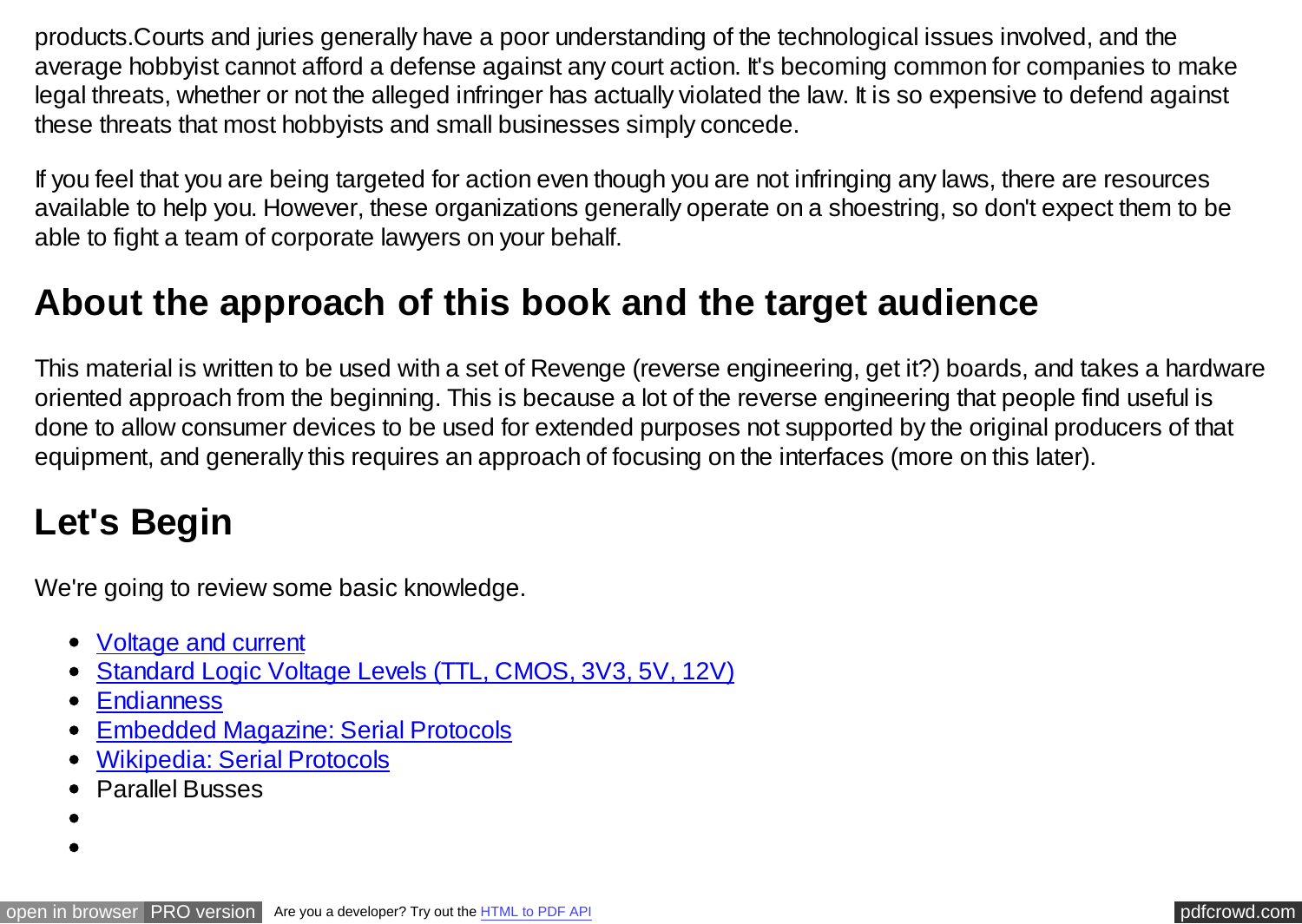#### **Reverse engineering by exmining functionality**

If you want to know how much it costs to make something, figuring it out is almost as simple as taking it apart and adding up the costs of all the parts. There's more, of course. You need to figure out the manufacturing costs, and costs of custom components (Think of the metal case for an iPhoen - how would you figure out how much Apple pays for each of those?).

But if you want to know how to connect to something, or use it in ways it wasn't designed for, then you need to know how it works, both at a physical level and at a higher level of protocols and interfaces. We're going to focus on figuring out how something works. This is often tedious work, but it can be a lot of fun and personally rewarding. It's also a really good way to learn a lot about electronics, system design, and product design.

In order to figure out 'how something works', you have to begin by figuring out where you can insert yourself into the operation of the system to begin gaining knowledge. In most cases, this is done by identifying a standardized physical interface in the product, and looking at what's going on. In many cases, the interfaces between various components of a system use one of the serial buses we discussed earlier.

If you can open up the device, then learn as much as you can about these connections by observation. See if you can determine the type(s) of microcontroller used. Look up the data sheets. You don't need to understand everything about the controller, but you can guess a lot by looking.

If the interface uses two wires and they are connected to the 'RX' and 'TX' pins, then it's probably a simple asynchronous serial connection. If it has two wires and they're connected to pins the data sheet labels 'SDA' and 'SCL', then the interface is probably I2C. If there are threefour wires, it may be SPI, etc.

Observing the signals with an oscilloscope, logic analyzer, or bus pirate can help identify these protocols, and even decode them into readable numerical form

Synchronous protocols like SPI and I2C have clock information as one of the signals, which means that decoding of the signal requires no knowledge about how long each 'bit' is held on the signal lines. Asynchronous signals require